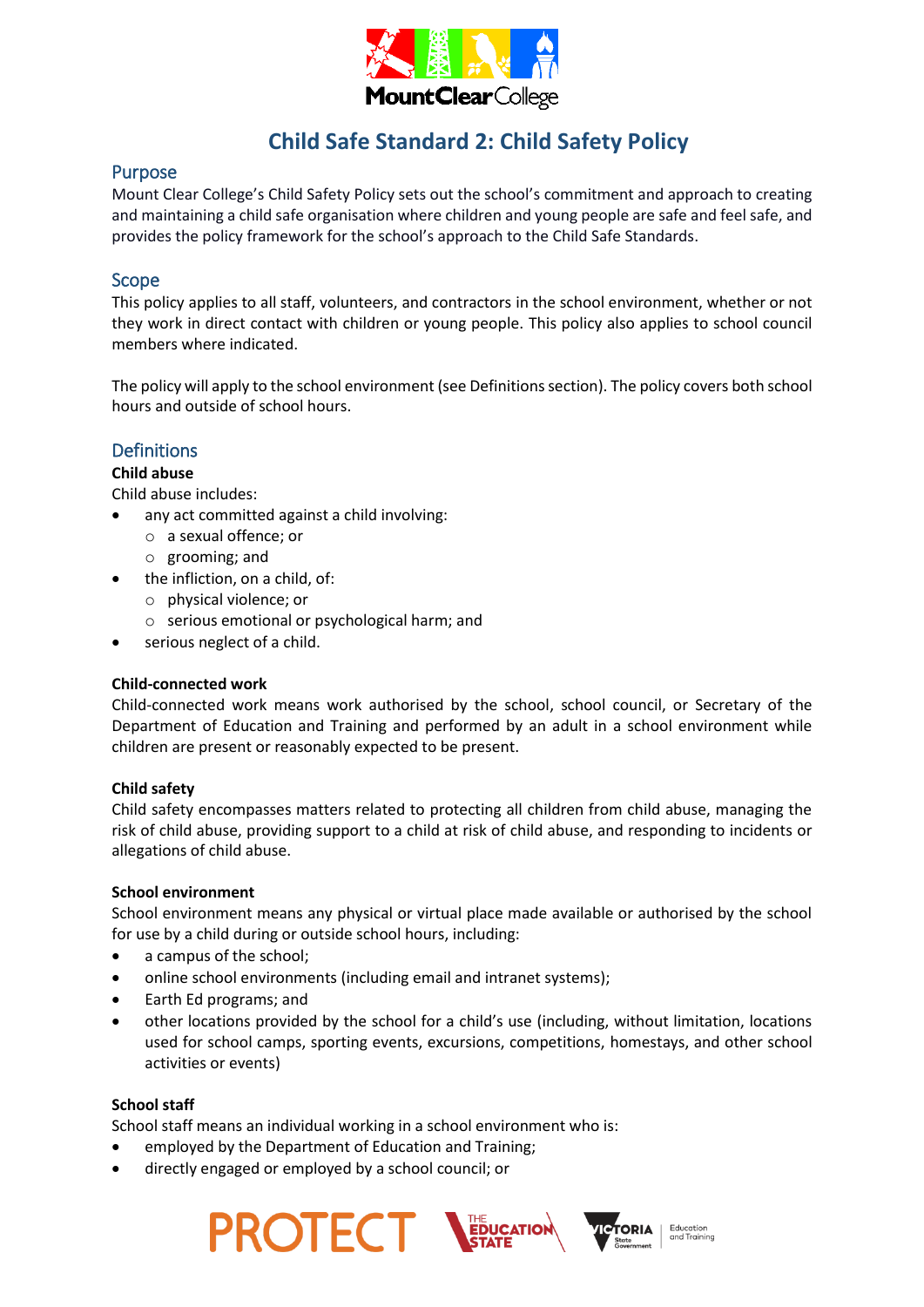• a volunteer or a contracted service provider (whether or not a body corporate or any other person is an intermediary).

### **Statement of Commitment to Child Safety and Child Safety Principles**

Mount Clear College is committed to the safety and wellbeing of all children and young people. This will be the primary focus of our care and decision-making.

The school's approach to creating and maintaining a child safe school environment is guided by our College's Vision, Mission Statement and Values. At Mount Clear College our Vison is *'to be widely recognised as providing outstanding opportunities and pathways that inspire individual excellence'*. Our Mission is '*to provide a caring and engaging community where every student and staff member is valued and supported to achieve individual excellence.*' We know children can struggle to achieve their individual excellence if they are not safe from abuse.

Mount Clear College's values 'affirm the values of society' and guide the decisions and behaviours of all members of our school community, including in relation to child safety:

- Respect ourselves, each other and our environment
- Responsibility for the impact of our actions on ourselves and others
- Care fostering positive caring relationships with our families, our community and globally.
- Commitment show commitment to learning and the pursuit of individual growth.

# **Mount Clear College has zero tolerance for child abuse.**

We are committed to providing a child safe environment where children and young people are safe and feel safe, and their voices are heard about decisions that affect their lives. Our child safe policies, procedures, strategies and practices will be inclusive of the needs of all children, particularly Aboriginal and Torres Strait Islander children, children from culturally and linguistically diverse backgrounds, children with disabilities, children who are vulnerable, students in out of home care, LGBTI students and international students.

Every person involved in Mount Clear College has a responsibility to understand the important and specific role they play individually and collectively to ensure that the wellbeing and safety of all children and young people is at the forefront of all they do and every decision they make.

### Child safety principles

In its planning, decision-making and operations, Mount Clear College will:

- 1. take a preventative, proactive and participatory approach to child safety;
- 2. value and empower children to participate in decisions which affect their lives;
- 3. foster a culture of openness that supports all persons to safely disclose risks of harm to children;
- 4. respect diversity in cultures and child rearing practices while keeping child safety paramount;
- 5. provide written guidance on appropriate conduct and behaviour towards children;
- 6. engage only the most suitable people to work with children and have high quality staff and volunteer supervision and professional development;
- 7. ensure children know who to talk with if they are worried or are feeling unsafe, and that they are comfortable and encouraged to raise such concerns;
- 8. report suspected abuse, neglect or mistreatment promptly to the appropriate authorities;
- 9. share information appropriately and lawfully with other organisations where the safety and wellbeing of children is at risk; and
- 10. Value the input of and communicate regularly with families and carers



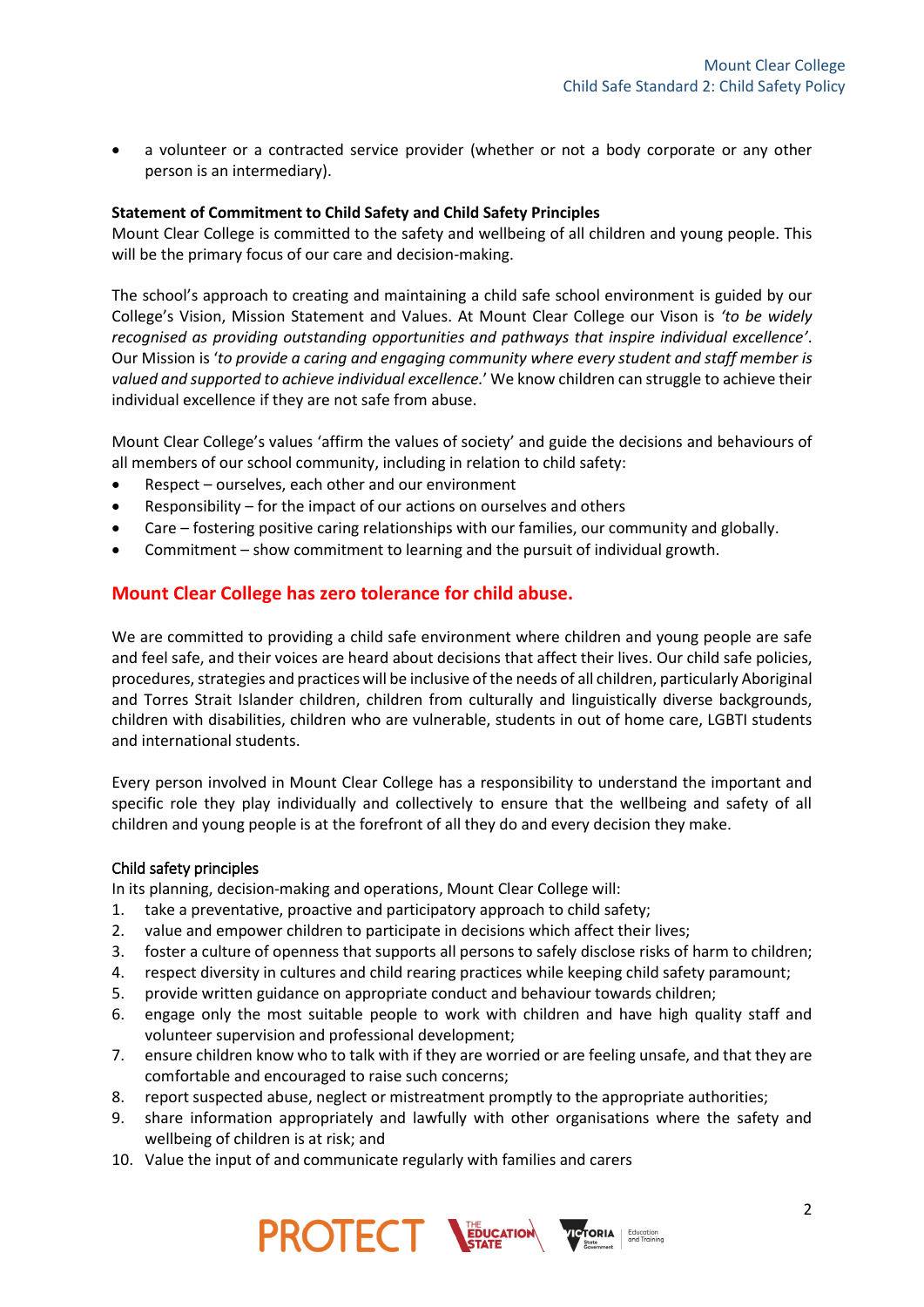# **Policy**

# **Strategies to embed a child safe culture**

Mount Clear College's culture encourages staff, students, parents and the school community to raise, discuss and scrutinise child safety concerns. This makes it more difficult for abuse to occur and remain hidden.

All child safety policies are readily available on Compass and our website [www.mountclearcollege.vic.edu.au](http://www.mountclearcollege.vic.edu.au/) . *[Identifying and Responding to All Forms of Abuse in Victorian](https://www.education.vic.gov.au/Documents/about/programs/health/protect/ChildSafeStandard5_SchoolsGuide.pdf)  [Schools](https://www.education.vic.gov.au/Documents/about/programs/health/protect/ChildSafeStandard5_SchoolsGuide.pdf)* and the [Four Critical Actions for Schools](https://www.education.vic.gov.au/Documents/about/programs/health/protect/FourCriticalActions_ChildAbuse.pdf) are readily available online or from an Assistant Principal or a member of the College Leadership team.

Child safety is everyone's responsibility. **All school staff** are required to:

- Act in accordance with the school's Child Safety Code of Conduct, which clearly sets out the difference between appropriate and inappropriate behaviour
- Act in accordance with the Child Safety Responding and Reporting Obligations (including Mandatory Reporting) Policy and Procedures at all times, including following the [Four Critical](https://www.education.vic.gov.au/Documents/about/programs/health/protect/FourCriticalActions_ChildAbuse.pdf)  [Actions for Schools](https://www.education.vic.gov.au/Documents/about/programs/health/protect/FourCriticalActions_ChildAbuse.pdf) where necessary
- Undertake annual guidance and training on child safety
- Act in accordance with their **legal obligations**, including:
	- Failure to disclose offence (applies to all adults)
	- o Duty of care (applies to all school staff)
	- o Mandatory reporting obligations (applies to all mandatory reporters, including teachers, principals, registered psychologists, and registered doctors and nurses)
	- o Failure to protect offence (applies to a person in a position of authority within the school)
	- $\circ$  Reportable conduct obligations (applies to all school staff in reporting conduct to the principal, and applies to the principal in reporting to Employee Conduct Branch)
	- o Organisational duty of care (applies to the school as an organisation)
	- o For more information on these obligations, see Identifying and Responding to All Forms of [Abuse in Victorian Schools.](https://www.education.vic.gov.au/Documents/about/programs/health/protect/ChildSafeStandard5_SchoolsGuide.pdf)

As part of Mount Clear College's child safe culture, **school leadership** (including the Principal and Assistant Principals) will:

- Consider the diversity of all children, including (but not limited to) the needs of Aboriginal and Torres Strait Islander children, children from culturally and linguistically diverse backgrounds, children with disabilities, children who are vulnerable, students in out of home care, LGBTI students and international students when implementing the Child Safe Standards
- Ensure that child safety is a regular agenda item at school leadership meetings and staff meetings
- Encourage and enable staff professional learning and training to build deeper understandings of child safety and prevention of abuse
- Ensure that no one is prohibited or discouraged from reporting an allegation of child abuse to a person external to the school or from making records of any allegation.

As part of Mount Clear College's child safe culture, **school mandatory reporting staff** are required to:

- Complete the Protecting Children [Mandatory reporting and other obligations](http://elearn.com.au/det/protectingchildren/) online module every year
- Read the school's Child Safety Code of Conduct on induction, and maintain familiarity with that document
- Read the school's Child Safety Responding and Reporting Obligations (including Mandatory Reporting) Policy and Procedures on induction, and maintain familiarity with that document

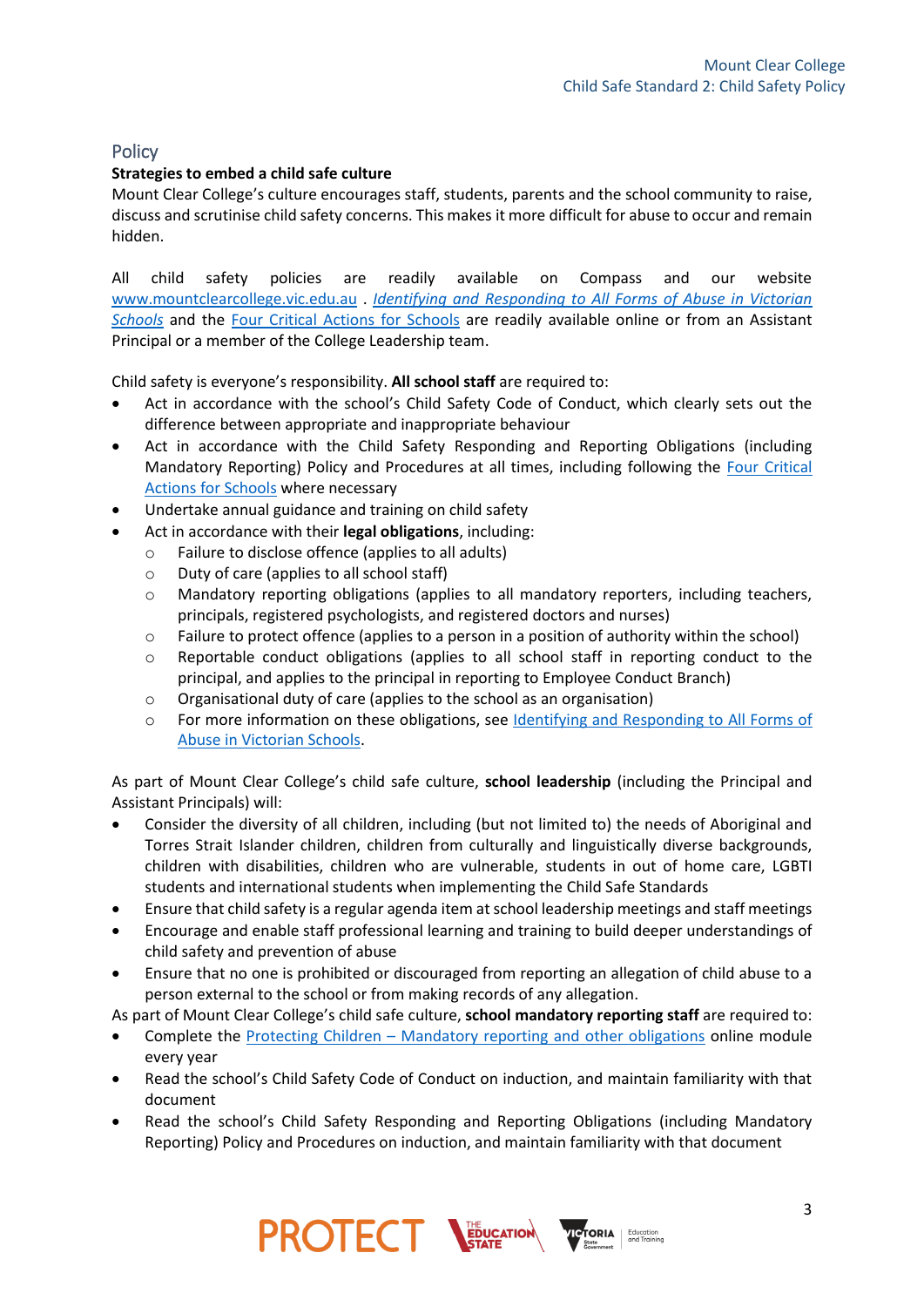Read the school's Child Safety Policy (this document) on induction, and maintain familiarity with that document.

As part of Mount Clear College's child safe culture, in performing the functions and powers given to them under the *Education and Training Reform Act 2006*,**school councils and school council members** will:

- Ensure that child safety is a regular agenda item at school council meetings.
- Consider the diversity of all children, including (but not limited to) the needs of Aboriginal and Torres Strait Islander children, children from culturally and linguistically diverse backgrounds, children with disabilities, children who are vulnerable, students in out of home care, LGBTI students and international students when making decisions regarding the Child Safe Standards.
- Undertake annual guidance and training on child safety, such as the Child Safe Standards School [Council Training](https://www.education.vic.gov.au/Documents/about/programs/health/protect/school-council-training.pptx) PowerPoint.
- Approve the Child Safety Code of Conduct to the extent that it applies to school council employees and members, and if updated, note the new document in its school council meeting minutes.
- When hiring employees, ensure that selection, supervision and management practices are child safe (unless delegated to the Principal).

School leadership will maintain records of the above processes.

Other child safety strategies include the appointment of a child safety officer, empower students to report abuse via educational programs, displayed flow charts and PROTECT posters, and access to a dedicated wellbeing area the SHAAC.

### **Roles and responsibilities**

School leaders will ensure that each person understands their role, responsibilities and behaviour expected in protecting children and young people from abuse and neglect. Staff will comply with the school's Child Safety Code of Conduct, which sets out clearly the difference between appropriate and inappropriate behaviour.

Specific child safety responsibilities:

- Student Services Coordinator is responsible for reviewing and updating the Child Safety Policy every 4 years.
- Student Services Coordinator is responsible for monitoring the school's compliance with the Child Safety Policy. The school community should approach the Principal if they have any concerns about the school's compliance with the Child Safety Policy.
- The Principal is responsible for informing the school community about this policy, and making it publicly available.
- Other specific roles and responsibilities are named in Mount Clear College's other child safety policies and procedures, including the Child Safety Code of Conduct, Child Safety Responding and Reporting Obligations (including Mandatory Reporting) Policy and Procedures, and risk assessment register.

#### **Recruitment**

Mount Clear College follows the Department's Recruitment in Schools guide to ensure child safe recruitment practices, available on the [Department'](https://www.education.vic.gov.au/hrweb/careers/Pages/recruitinsch.aspx)s website.

All prospective volunteers are required to comply with our school's Volunteers Policy, including in relation to assessing the suitability of prospective volunteers and obtaining checks required under this policy including but not limited to Working with Children Check.

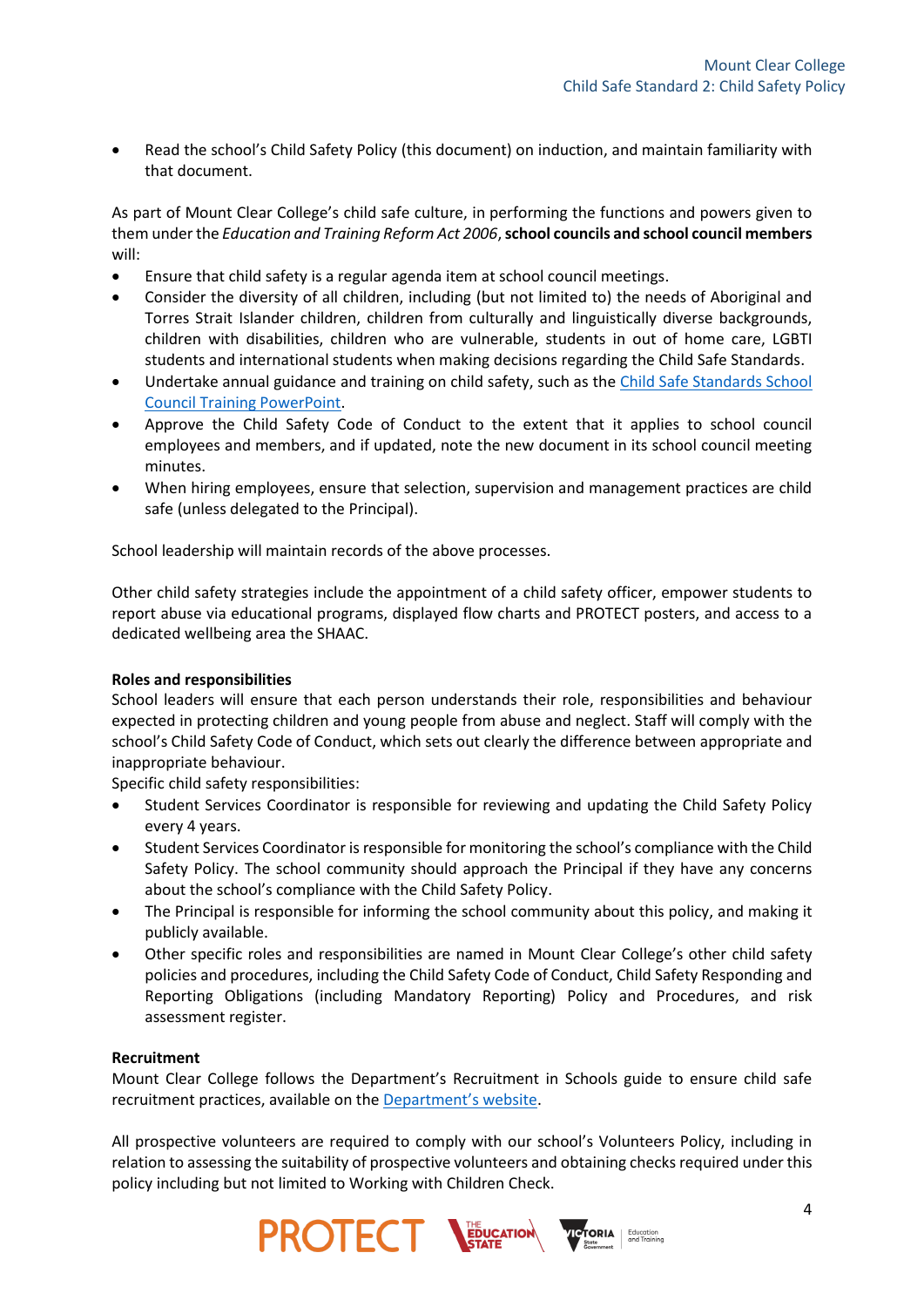#### **Training and supervision**

Training and education is important to ensure that everyone in the school understands that child safety is everyone's responsibility.

Our school culture aims for all staff and volunteers (in addition to parents/carers and children) to feel confident and comfortable in coming forward with any allegations or suspicions of child abuse or child safety concerns. We train our staff and volunteers to identify, assess, and minimise risks of child abuse and to detect potential signs of child abuse. This training occurs annually or more often as required.

We also support our staff and volunteers through ongoing supervision to develop their skills to protect children from abuse, to promote the cultural safety of Aboriginal and Torres Strait Islander children and children from linguistically and/or diverse backgrounds, and the safety of children with a disability and vulnerable children, students in out of home care, LGBTI students and international students.

New employees and volunteers will be inducted into the school, including by being referred to the Child Safety Policy (this document), the Child Safety Code of Conduct and the Child Safety Responding and Reporting Obligations (including Mandatory Reporting) Policy and Procedures on the school website. They will also be supervised regularly to ensure they understand our school's commitment to child safety, and that their behaviour towards children is safe and appropriate. All employees of our school will be monitored and assessed via regular performance review to ensure their continuing suitability for child-connected work. Any inappropriate behaviour will be reported by school staff to the Principal or Assistant Principal and will be managed in accordance with Mount Clear College's Child Safety Responding and Reporting Obligations (including Mandatory Reporting) Policy and Procedures where required.

### **Reporting a child safety concern or complaint**

The school has clear expectations for all staff and volunteers(including homestay providers) in making a report about a child or young person who may be in need of protection. All staff (including school council employees) must follow the school's Child Safety Responding and Reporting Obligations (including Mandatory Reporting) Policy and Procedures, including following the [Four Critical Actions](https://www.education.vic.gov.au/Documents/about/programs/health/protect/FourCriticalActions_ChildAbuse.pdf)  [for Schools](https://www.education.vic.gov.au/Documents/about/programs/health/protect/FourCriticalActions_ChildAbuse.pdf) if there is an incident, disclosure or suspicion of child abuse. Immediate actions should include reporting their concerns to DHHS Child Protection, Victoria Police and/or another appropriate agency and notifying the principal or a member of the school leadership team of their concerns and the reasons for those concerns.

Mount Clear College will never prohibit or discourage school staff from reporting an allegation of child abuse. The school will always take action to respond to a complaint in accordance with the school's Child Safety Responding and Reporting Obligations (including Mandatory Reporting) Policy and Procedures. In accordance with Action 4 of the Four Critical Actions for Schools, Mount Clear College will provide ongoing support for students affected by child abuse.

The Child Safety Responding and Reporting Obligations (including Mandatory Reporting) Policy and Procedures can located via Compass and on the College websit[e www.mountclearcollege.vic.edu.au](http://www.mountclearcollege.vic.edu.au/)

#### **Risk reduction and management**

Mount Clear College believes the wellbeing of children and young people is paramount and is vigilant in ensuring proper risk management processes, found in the school's risk assessment register. The school recognises there are potential risks to children and young people and will take a risk management approach by undertaking preventative measures.

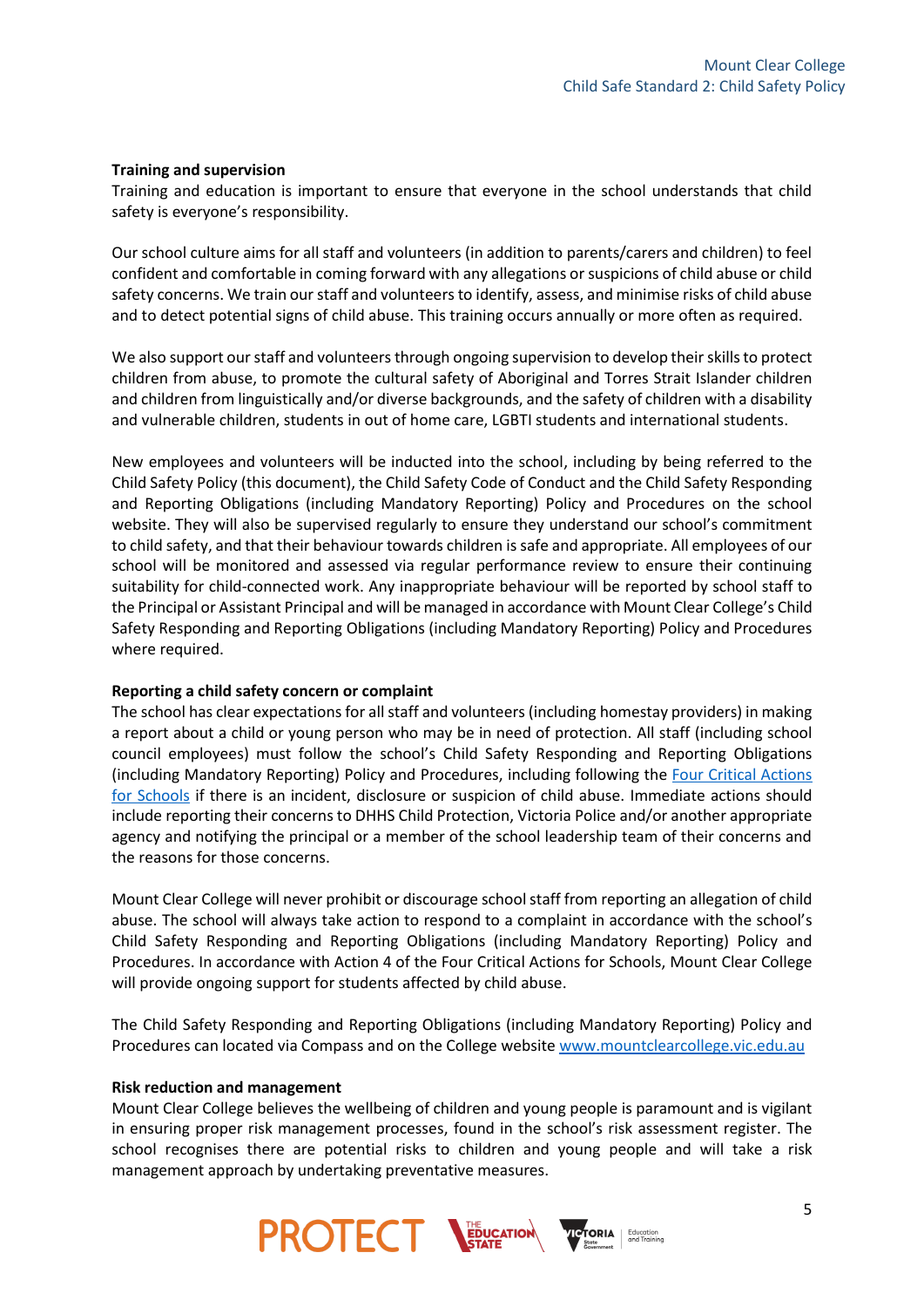We will identify and mitigate the risks of child abuse in school environments by taking into account the nature of each school environment, the activities expected to be conducted in that environment and the characteristics and needs of all children expected to be present in that environment.

Mount Clear College monitors and evaluates the effectiveness of the actions it takes to reduce or remove risks to child safety, more information can be found in the school's risk assessment register.

### **Listening to, communicating with and empowering children**

Mount Clear College has developed a safe, inclusive and supportive environment that involves and communicates with children, young people and their parents/carers. We encourage child and parent/carer involvement and engagement that informs safe school operations and builds the capability of children and parents/carers to understand their rights and their responsibilities. Our school is committed to supporting and encouraging students to use their voice to raise and share their concerns with a trusted adult at any time of need. Students can access information on how to report abuse at the SHAAC student wellbeing, from Year Level Coordinators and Assistant Principals.

When the school is gathering information in relation to a complaint about alleged misconduct with or abuse of a child, the school will listen to the complainant's account and take them seriously, check understanding and keep the child (and/or their parents/carers, as appropriate) informed about progress.

The school will promote the Child Safe Standards in ways that are readily accessible, easy to understand, and user-friendly to children, including:

- All of our child safety policies and procedures will be available for the students and parents at Mount Clear College to read.
- PROTECT Child Safety posters will be displayed across the school.
- School newsletters will inform students and the school community about the school's commitment to child safety, and strategies or initiatives that the school is taking to ensure student safety.
- RRRR Curriculum will include and promote the Child Safe Standards, the Four Critical Actions are actively taught to mandatory reporters and other school staff, the whole school is encouraged to contribute to risk assessment and mitigation, the Child Safe Standards are addressed and explained at year level assemblies and parent information sessions.

The school will use its health and wellbeing programs to deliver appropriate education to its students about:

- standards of behaviour for students attending the school;
- healthy and respectful relationships (including sexuality);
- resilience; and
- child abuse awareness and prevention.

Examples of health and wellbeing programs that these will be taught will include Resilience Rights and Respectful Relationships curriculum, sexuality education via the HAPE KLA, School Wide Positive Behaviour, Mentor program and on whole school Health and Wellbeing days.

#### **Communications**

This school is committed to communicating our child safety strategies to the school community through: